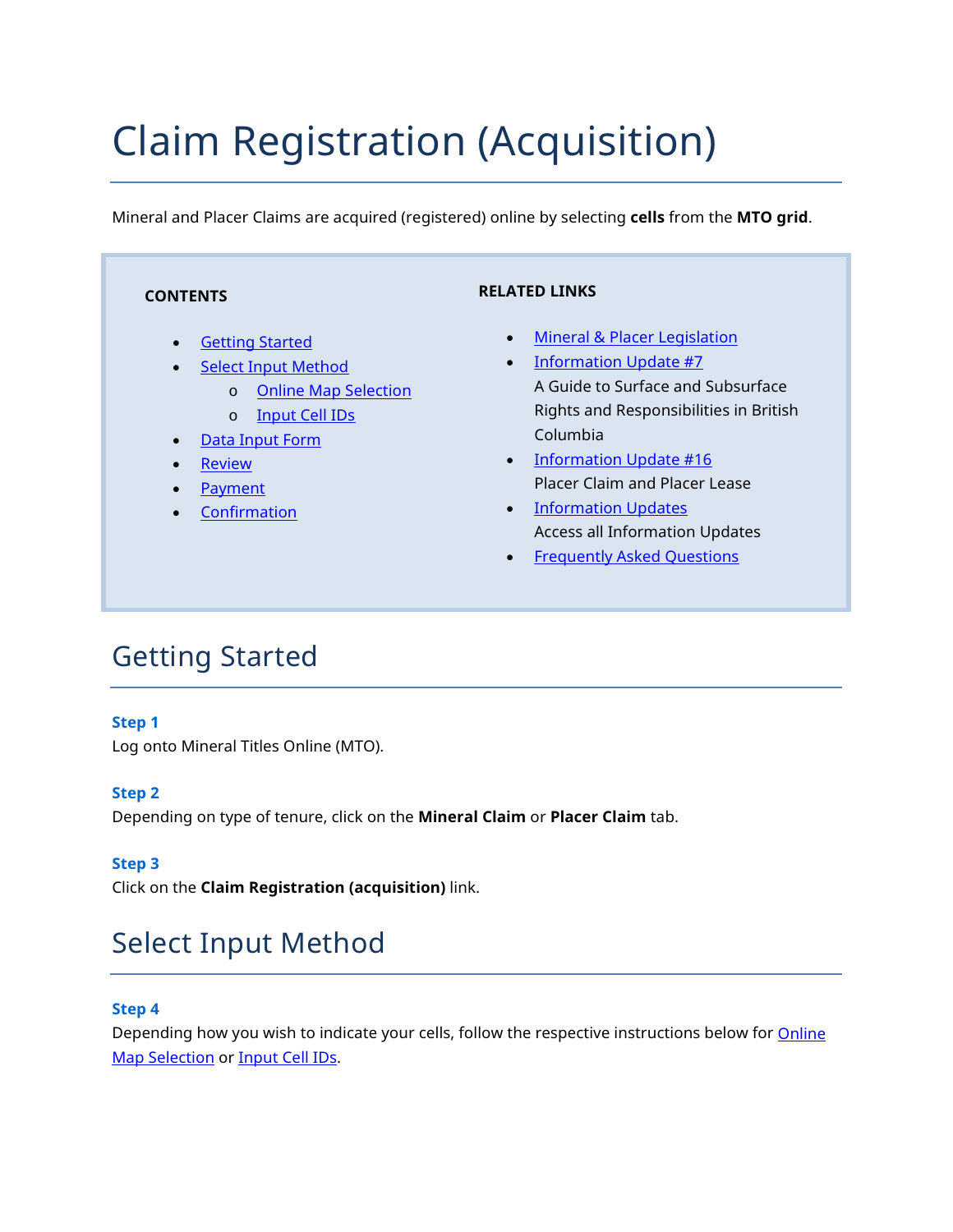After you have made your input method selection, you must read the text and make the appropriate selection:

- a) I have read and understand the above statement and wish to proceed
- b) I have read and do not wish to continue

Then click **Next.**

### <span id="page-1-0"></span>**Online Map Selection**

The Map Viewer will load after selecting **Using Online Map Selection** from the **Select Cell(s) Input Method** page.

Select the cell(s) you would like to acquire by one of two methods:

Location Feature

**Enter Location** 

1. Clicking on the **Find Mineral Titles** link on the right hand frame where the Map Viewer will take you to the geographic location of the found title

Auto

2. Navigating to the area of interest using the **Zoom tool**  $\begin{bmatrix} 1 \\ 1 \end{bmatrix}$ **, Pan tool**  $\begin{bmatrix} 1 \\ 1 \end{bmatrix}$ **, or the <b>Find** 

 $\alpha$ **Location tool** 

> o after locating the cell(s) of interest, use the **Select by box tool** that to click on, or draw a box over, the cell(s); alternatively, you can use the **Select by polygon tool**

Θ  $\vert$  to draw a shape on the map to select the cells, double click to complete the shape.

- o for multiple selections, use the **Select by box or polygon tools** to click on, or draw a box or polygon over, the cell(s)
- o after selecting the last cell, click on the **Click here to acquire title** link that appears after making a selection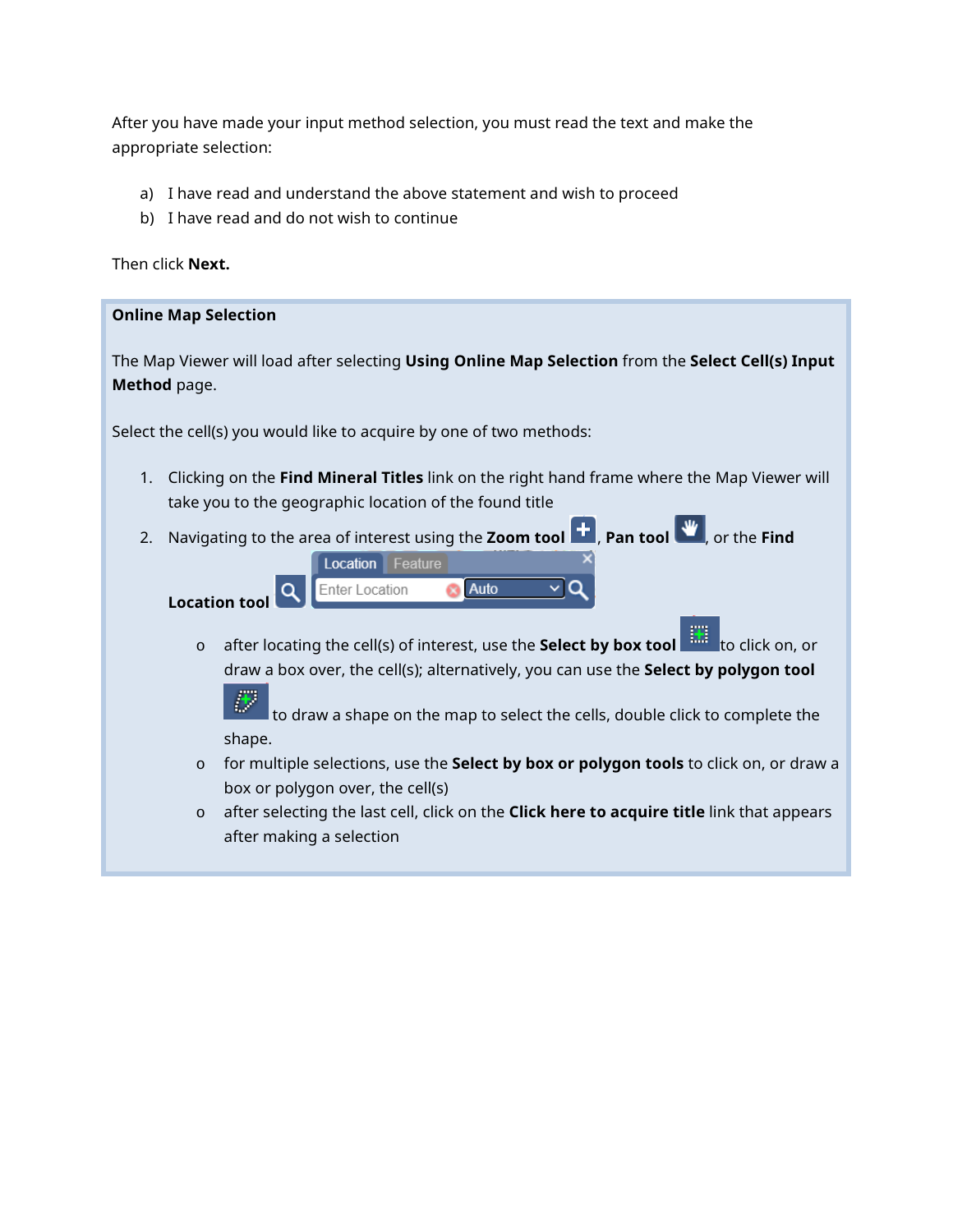|         | <b>Selection Set</b>                                                              |
|---------|-----------------------------------------------------------------------------------|
|         | Layer:<br><b>MTO Grid</b>                                                         |
|         | Selection:                                                                        |
|         | 2 features selected                                                               |
|         | 092E16E074B 092E16E074C                                                           |
|         | Click here to acquire title                                                       |
|         | <b>Back</b>                                                                       |
| $\circ$ | review the selection, click Next to continue, or click Back if you need to make a |
|         | change.                                                                           |

### <span id="page-2-0"></span>**Input Cell IDs**

- 1. **Select number of cells** using the drop-down menu indicate the number from 1 to 100 cells that you would like to acquire, click on the **submit** button.
- 2. Enter the cell key ids in the appropriate text fields.
- 3. Click **Next** to move to continue.

| Select Number of Cells: 3<br>$\checkmark$        | submit |
|--------------------------------------------------|--------|
| 1. cell ID: 093N07J056C                          |        |
| 2. cell ID: 093N07J056D                          |        |
| 3. cell ID: 093N07J056A<br>$\boldsymbol{\times}$ |        |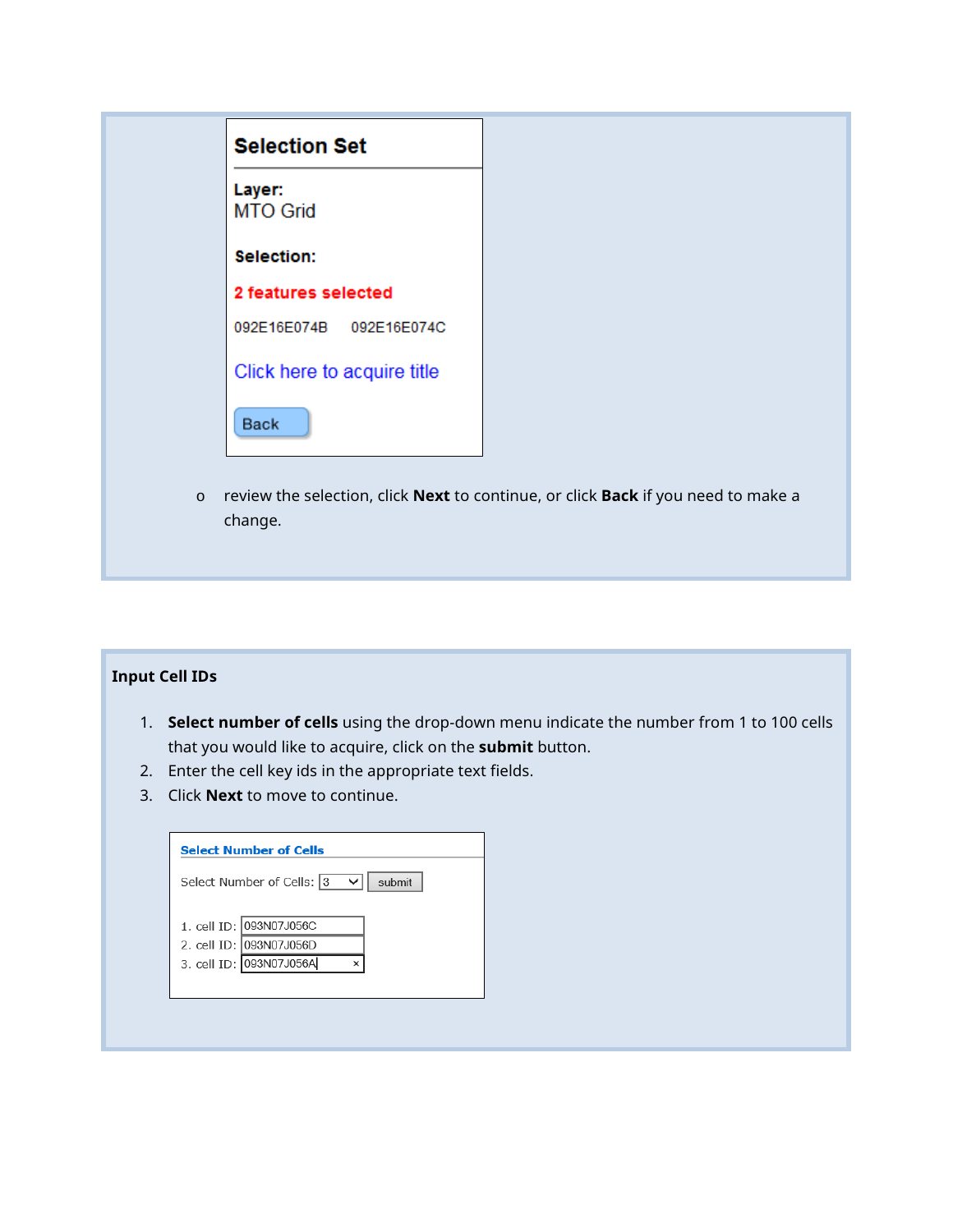## <span id="page-3-0"></span>Data Input Form

#### **Step 5**

You have 30 minutes to complete your payment transaction to acquire title. A countdown timer is displayed next to the **Locking Time Left** text.

If you wish to name your claim do so now in the **Claim Name** text box. **Note:** You do not have the ability to amend this name.

Verify the number of cells and the cell key ids of the cells for acquisition.

If you act as an agent for other clients you have the ability to assign ownership percentage at this point. If you act independently then 100 will appear in the Percentage text box.

#### **Step 6**

Click **Next**.

### <span id="page-3-1"></span>Review

### **Step 7**

Review the information you may have entered in Step 5. You will now see the cost of the acquisition with the total area in hectares, the unit price and a total payment required. Review the Claim description and Holders information. If incorrect, click the **Back** button to make changes. Otherwise, click **Next**.

### <span id="page-3-2"></span>Payment

**Step 8** [Make your payment](http://www2.gov.bc.ca/assets/gov/farming-natural-resources-and-industry/mineral-exploration-mining/documents/mineral-titles/mto/mto-help-guide/main/pymt_howto.pdf)

### <span id="page-3-3"></span>Confirmation

### **Step 9**

Confirmation screen. Your [event number](http://www2.gov.bc.ca/gov/content/industry/mineral-exploration-mining/mineral-titles/mto-help-guide/mtohelp-by-topic#E) for the claim registration (acquisition) is shown on this screen.

#### **Step 10**